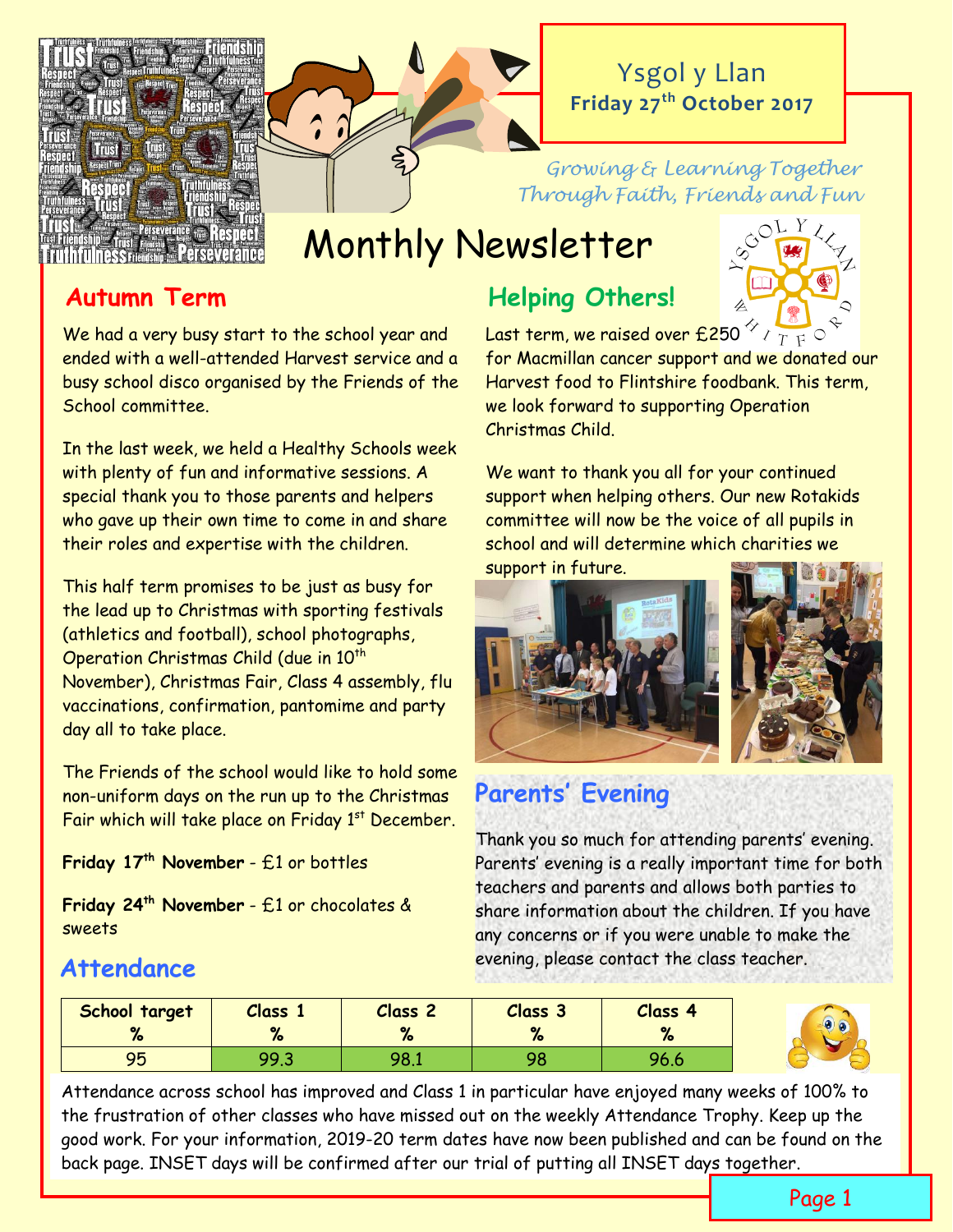## **Safeguarding – reminders and requests**

- If you are visiting the school, please contact the office on arrival and Mrs Owen will deal with any requests. Unfortunately, parents will not be permitted to wander around school. Staff have been informed to challenge any adults around school, especially if they are not expecting any visitors.
- Please help us encourage independence. Children should be dropped off with staff on the school playground before the school day. We politely ask that parents do not stay by the gates or encourage children to wait at the front door.
- Messages If you have any messages for class teachers or the office in the morning, please pass these on to the Breakfast Club staff who will pass on the messages. Alternatively, you can arrange a meeting with the class teacher by contacting the school office.
- Car park At the end of the school day, please ensure all children stay next to you whilst on the school premises. It has been brought to our attention that lots of children are wandering around the cars on the school drive and some are climbing over the fence at the top of the drive. For health and safety reasons we need to avoid this situation and hope that you can help reduce any risks.



## **Sponsored Walk**

A huge well done to all pupils who took part in the sponsored walk to Mostyn Hall.

You raised more than £600, which will be spent on resources for classes.

This is a huge amount and your support is very much appreciated.



## **Good news and sad news!**

Miss Bastow is now the proud parent of a beautiful baby girl. We wish Miss Bastow and her family the very best of luck throughout the year. Congratulations!

--------------------- Mrs Morrell has decided to spend more time with her young family and pursue other interests. She will therefore be leaving Ysgol y Llan at the end of the Autumn term. We are sad to see Mrs Morrell leave but respect her decision and wish her the very best of luck when the time comes. More information will come out this half term regarding Mrs Morrell's replacement.

## **After School Clubs**

**MONDAY** – Sewing club (small fee TBC) – juniors **TBC (Mon or Tue)** – Coding club – juniors. This will begin 20<sup>th</sup> or 21<sup>st</sup> November. Mrs Hughes will send out further information.

**TUESDAY** – Football Club, external provider £2.50 **WEDNESDAY** – Craft Club (Whitford ASC charge) **THURSDAY** – Calligraphy Club, juniors only **FRIDAY** – Homework club (lunchtime), juniors only **FRIDAY** – Forest Schools. Years 3/4 only. Mrs Morrell will send out further information.